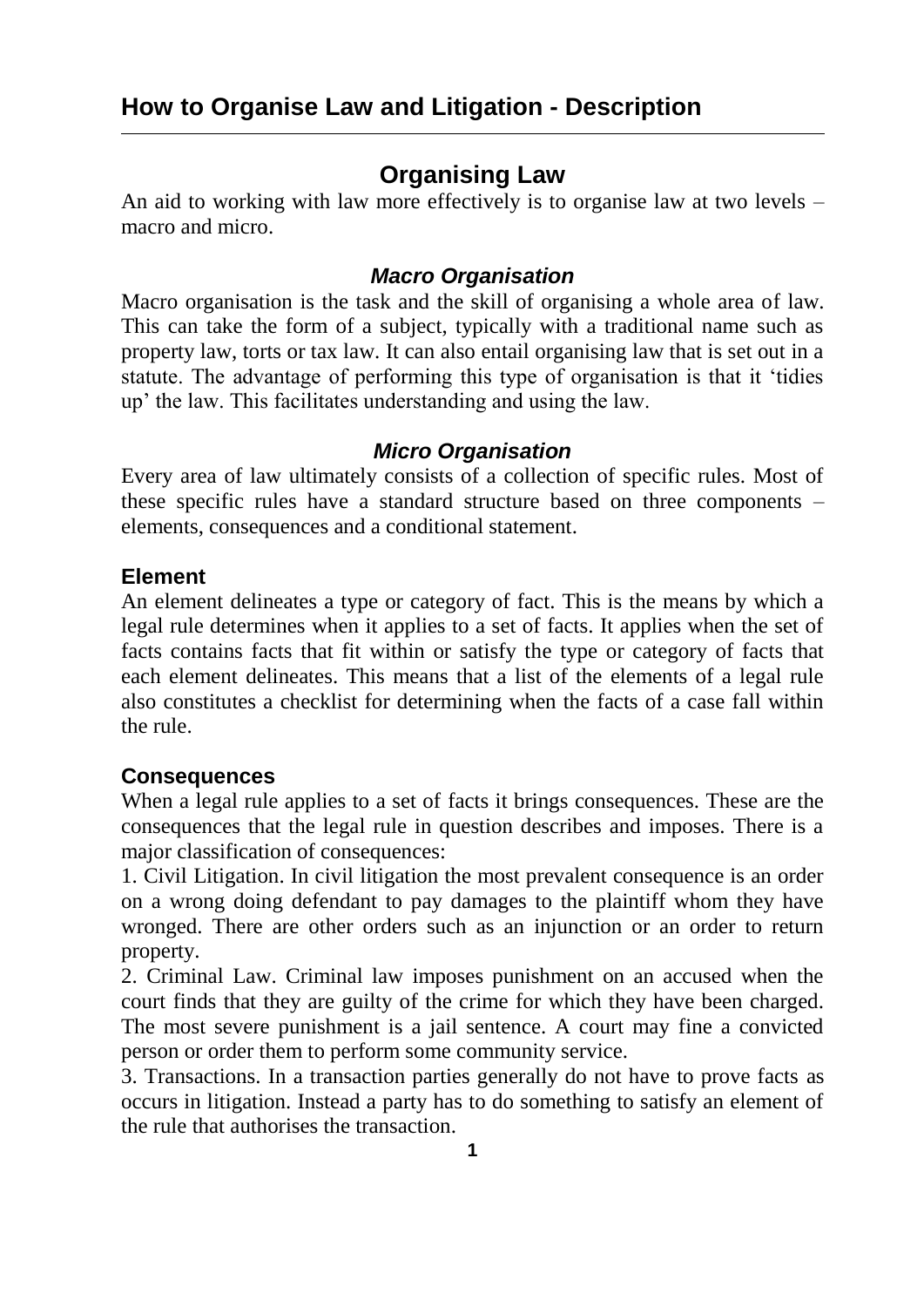### **Conditional Statement**

The legal force of a legal rule resides in its being framed as a conditional statement. In plain language a rule says 'when these facts occur in a case these legal consequences follow'.

# **Organising Litigation**

### **Structure**

Most cases that come to court involve a dispute of facts. There is a simple way of organising the main components of a case, which is to set them out in a framework that the author describes as the model for litigation. This framework is based on the following propositions:

1. The elements and consequences of the legal rule that creates the case of action constitute the template for organising a case.

2. For a plaintiff to win the plaintiff must allege and prove facts that fit within and thus satisfy each element of the cause of action.

3. Where facts are in dispute, each party uses evidence in an attempt to prove their version of the facts.

### **Diagram**

The following diagram illustrates this model:

|                                     | $\mathbf{2}$ | 3            |              | 5               |
|-------------------------------------|--------------|--------------|--------------|-----------------|
| Law                                 | $\leftarrow$ | <b>Facts</b> | $\leftarrow$ | <b>Evidence</b> |
| Element 1                           |              | Fact 1       |              | Evidence 1      |
| Element 2                           |              | Fact 2       |              | Evidence 2      |
| Element n                           |              | Fact n       |              | Evidence n      |
|                                     |              |              |              |                 |
| <b>Consequences</b>                 |              |              |              |                 |
| Consequence 1                       |              | ConFact 1    |              | ConEvidence 1   |
| Consequence 2                       |              | ConFact 2    |              | ConEvidence 2   |
| Consequence n                       |              | ConFact n    |              | ConEvidence n   |
| Diagram: Basic Model for Litigation |              |              |              |                 |

### **Structure**

This diagram rests on a simple but vital relationship between five items:

1. Elements. The elements of the cause of action define the material facts, which in turn identify when the legal rule applies. Elements in the model are designated as Elements 1-n.

2. Material Facts. The core facts of the case are called the material facts (and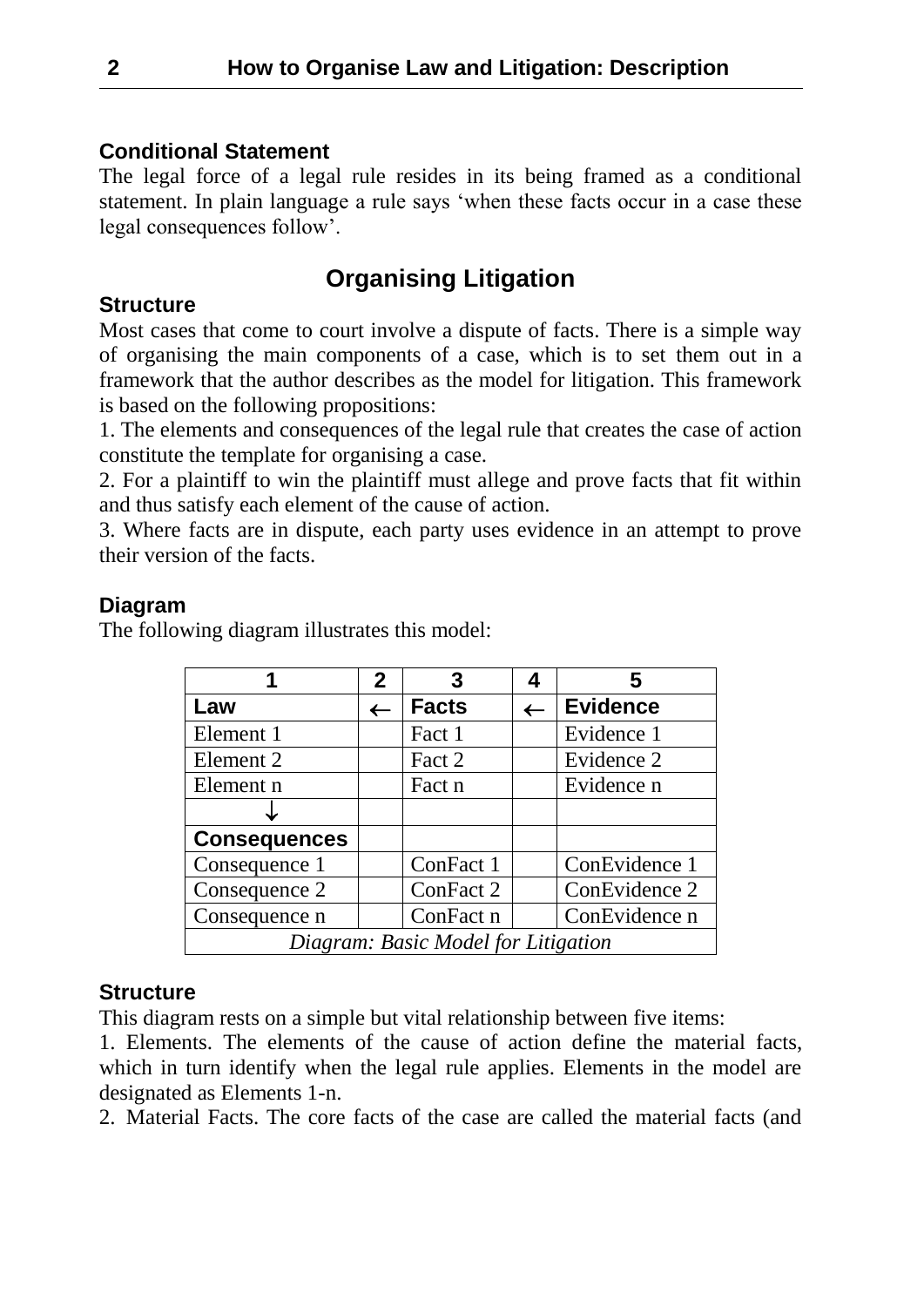also the relevant facts or the essential facts). The material facts of the case are so called because a plaintiff must establish each one of them to win the case. Material facts in the model are designated as Facts 1-n.

3. Evidence. When a material fact is in dispute a plaintiff needs evidence in order to prove it. Evidence for material facts is designated in the model as Evidence 1-n.

4. Consequences. When a plaintiff makes out their case by establishing each material fact, the legal consequences provided by the cause of action then follow. Generally these involve a court granting some sort of remedy to the plaintiff. Consequences in the model are designated as Consequences 1-n. In making a claim for consequences a party typically has to use evidence to prove facts that determine the nature or extent of the consequences. These facts and the supporting evidence are labelled ConFacts and ConEvidence, where the prefix 'Con' distinguishes the facts and evidence for consequences from the facts and evidence used to establish the case itself.

5. Conditional Statement. The rule that comprises the cause of action is framed as a conditional statement that takes the following form: when a set of facts contains facts that satisfy each element of the cause of action the rule applies to those facts. When the rule applies it visits the parties with the consequences that the rule specifies.

## **Function**

This model functions in the following way:

1. Column 1. Column 1 sets out the cause of action, which is the law or the legal rule that underlies the litigation. The rule consists of elements and consequences. These are Elements 1–n and Consequences 1–n.

2. Column 3. Column 3 in the top part sets out the facts that satisfy the elements of the legal rule. These are Facts 1–n. The right facts (commonly called the material facts, relevant facts or the essential facts) will satisfy each element of the legal rule. The diagram signifies this by the arrow in Column 2 linking Column 3 (Facts) to Column 1 (Law).

3. Column 5. Column 5 contains the evidence that can establish the facts. In litigation a lawyer uses evidence to prove disputed facts. The evidence is labelled Evidence 1-n such that Evidence 1 is the evidence that is capable of proving Fact 1, Evidence 2 is the evidence that is capable of proving Fact 2 and so on. Thus Evidence 1-n is the evidence that is capable of proving Facts 1–n. The diagram signifies this by the arrow in Column 4 linking Column 5 (Evidence) to Column 3 (Facts).

4. Achieving the Consequences. To win a case a plaintiff needs to satisfy each element in the legal rule that constitutes the cause of action. These are labelled Elements 1–n. A plaintiff satisfies an element by producing or proving (if there